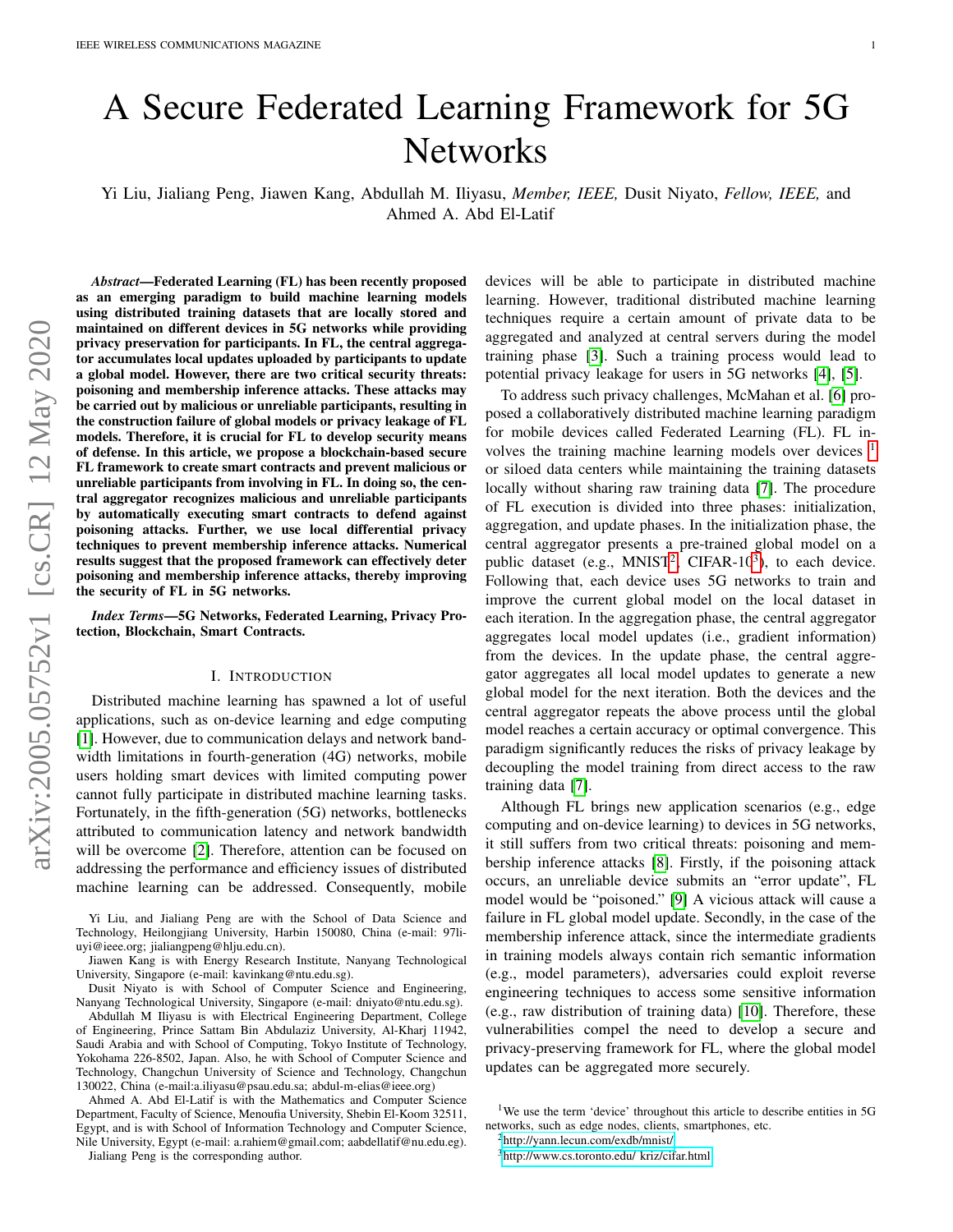In this study, we propose a secure FL framework that exploits the capabilities of smart contracts in blockchain to defend against poisoning attacks and also introduce local differential privacy techniques to mitigate inference attacks. Specifically, smart contracts allow a task publisher to reward participants who can provide well-trained local models for a specific FL task [\[11\]](#page-7-5). The proposed framework establishes a marketplace to train FL models in an automated and anonymous manner for each participant (i.e., mobile device) through 5G networks. The local differential privacy technique provides robust defensive measures against membership inference attacks by adding well-designed noises to the model updates during the model training phase [\[10\]](#page-7-4). Based on the proposed framework, a central aggregator can create a decentralized and trustless marketplace to eliminate the impact of overreliance on participants in FL.

In 5G communication systems, task publishers can be typically deployed on edge nodes with sufficient storage and data processing capabilities, and mobile devices can easily access edge nodes to train local models. The proposed framework creates a marketplace where participants that are skilled in solving FL problems can profit directly from smart contracts [\[11\]](#page-7-5). The main contributions of this study are summarized as follows:

- We design a blockchain-based federated learning framework to achieve secure and reliable federated learning as well as all-round defense against poisoning attacks.
- We introduce the local differential privacy technology as a firewall against membership inference attacks on federated learning models.
- We create a marketplace where participants endowed in solving federated learning problems can benefit directly from their skills. This will provide a trustworthy platform to motivate participants to create better federated learning models.

#### II. FEDERATED LEARNING AND ITS THREATS

## *A. Federated Learning and Its Application Scenarios in 5G Networks*

Federated Learning [\[6\]](#page-7-0), [\[12\]](#page-7-6) is a collaborative machine learning framework that required no centralized training data. In FL, the local devices download the global model through 5G networks from the central aggregator, and then these devices train and improve the current global model by using their local raw data [\[6\]](#page-7-0). Typically, each device trains its local model using Distributed Stochastic Gradient Descent (D-SGD) algorithm [\[13\]](#page-7-7) and uploads the model updates (i.e., gradient information) to a central aggregator [\[7\]](#page-7-1). The aggregator updates a new global model by collecting all local updates and calculating the mean value of these local model updates. Federated learning aims to build machine learning models based on datasets stored locally in distributed devices without compromising privacy.

Some typical FL application scenarios in 5G networks are listed as follows.

- *Internet of Things (IoT)*: ByteLAKE and Lenovo present a technique called Federated Intelligence IoT<sup>[4](#page-1-0)</sup> that not only enables IoT devices in 5G networks to learn from each other but also makes it possible to leverage local machine learning models on IoT devices. In such scenarios, FL could be applied to build a personalized voice assistant without compromising personal privacy.
- *Internet of Vehicles (IoV)*: The Shenzhen Municipal Government in China cooperates with commercial organizations such as DiDi Chuxing and HelloBike companies to conduct the real-time traffic flow forecasting [\[1\]](#page-6-0) based on IoV in 5G networks. Meanwhile, General Data Protection Regulation  $(GDPR)^5$  $(GDPR)^5$  prohibits any organization from directly trading personal data due to concerns about privacy leakage. Therefore, FL can be applied to build a traffic flow prediction model that not only improves the prediction accuracy but also protects personal privacy.

#### *B. Threats and Countermeasures*

Although FL has many promising applications in scenarios related to 5G networks, two threats have been identified as obstacles to its full-scale deployment. Noting that it is assumed that the central aggregator is not compromised or malicious, we enunciate the two threats as follows:

- *Threat 1: Participants with malicious behaviors.* Participants may have intentional or unintentional malicious behaviors during FL training phase [\[7\]](#page-7-1). Intentional malicious participants can submit wrong model updates, failing the update of the FL model. Unintentional malicious participants may upload model updates that have a negative effect on global model updates as they utilize low-quality training data. When the central aggregator aggregates these local model updates to update the global model, it eventually makes a poor accuracy or even useless global model. All of these intentional or unintentional malicious behaviors may "poison" the FL model. In a word, the current FL models rely on a trust mechanism, which makes it vulnerable to suffer from poisoning attacks [\[14\]](#page-7-8).
- *Threat 2: Disclosure of sensitive information.* In FL, each participant uploads the updated parameters of the own local training model to the central aggregator. However, existing studies show that adversaries can still initiate a membership inference attack to obtain sensitive information from the updated parameters associated with the local data. Specially, adversaries can utilize the sensitive information disclosed by network snooping attacks in 5G networks to threaten the privacy of FL model.

To address the poisoning attack, in [\[7\]](#page-7-1), Kang et al. explored using blockchains to build a decentralized market using identity and reputation systems to deter poisoning attacks. However, such a method favours the gradient direction for updates uploaded from participants with high reputation value, which leads to the poor generalization ability of FL. Moreover,

<span id="page-1-0"></span><sup>4</sup>[https://becominghuman.ai/theres-a-better-way-of-doing-ai-in-the-iot-era](https://becominghuman.ai/theres-a-better-way-of-doing-ai-in-the-iot-era-feabbbc1b589)[feabbbc1b589](https://becominghuman.ai/theres-a-better-way-of-doing-ai-in-the-iot-era-feabbbc1b589)

<span id="page-1-1"></span><sup>5</sup><https://eugdpr.org/>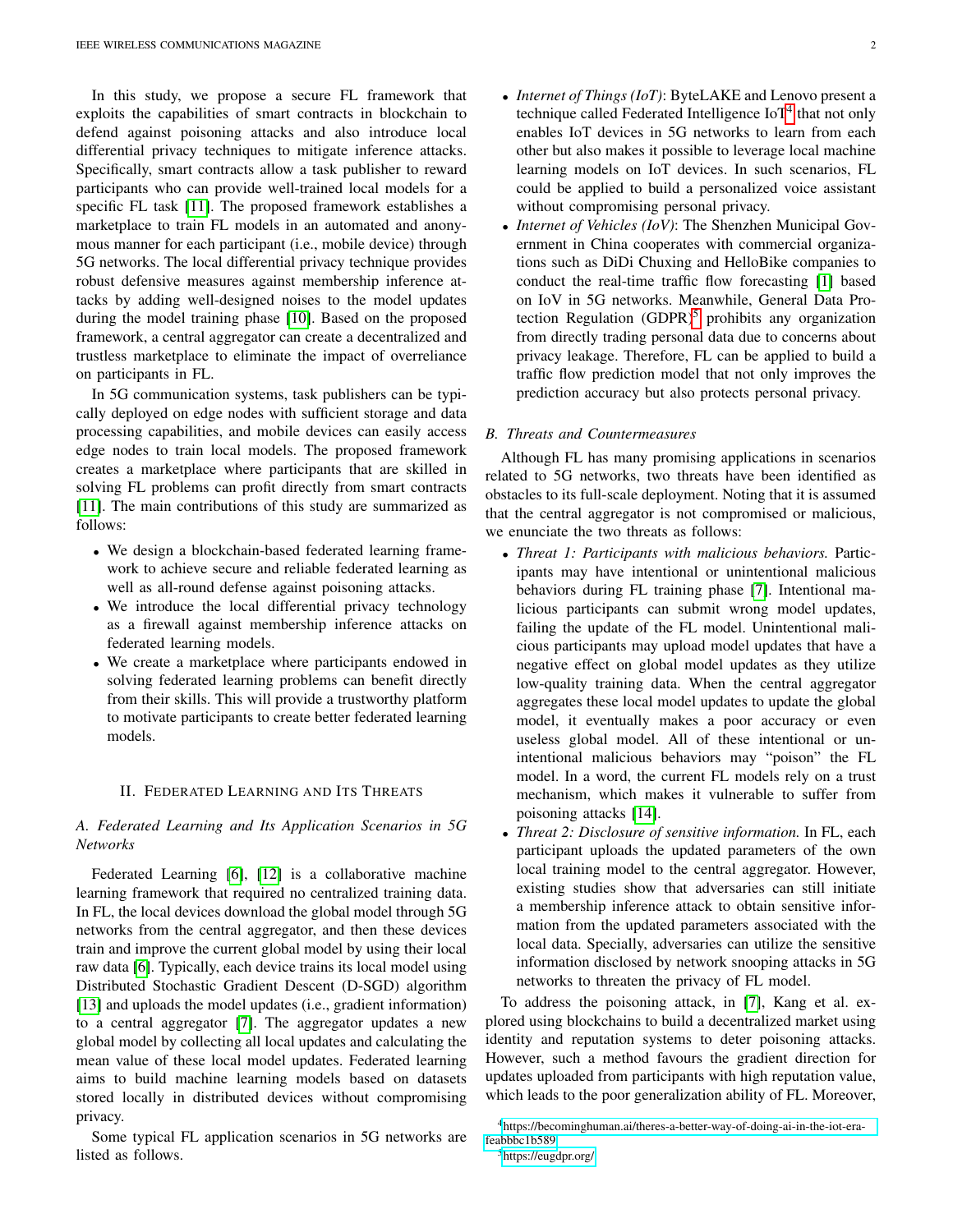

<span id="page-2-0"></span>Fig. 1. An overview of proposed secure federated learning framework.

for local sensitive information leakage problems, existing studies show that the differential privacy technique is one of the best solutions [\[10\]](#page-7-4). Therefore, we introduce a local differential privacy technique to address the poisoning attack issues. Guided by the above considerations, we outline the main objectives in the proposed FL framework.

- *Establishing fairness trading market for participants in blockchain-based FL framework.* Based on Ethereum, the proposed framework can create a market for collaborative training of FL models anonymously. Note that the proposed framework can be also applied to other blockchain platforms. In this marketplace, honest participants can make profits by submitting correct solutions to FL problems. To ensure the security of framework, the central aggregator verifies the updates of local models based on smart contracts. The need for mutual trust between participants in this framework is eliminated because the protocol uses cryptographic authentication to secure all transactions.
- *Protecting sensitive information in federated learning.* In the proposed framework, participants add well-designed noises to their model updates by applying the local differential privacy technique. It utilizes some noiseadding mechanisms (e.g., Gaussian Noise Mechanism or Laplace Noise Mechanism) to secure model parameters. Therefore, even if adversaries gain access to the noiseadding gradient information, they cannot recover the original model parameters and local data.

# III. SECURE FEDERATED LEARNING FRAMEWORK

We first describe the related concepts and terms used in the proposed Secure Federated Learning (SFL) framework.

• *Smart contracts:* Blockchain-based Ethereum implementation of a smart contract.

- *Wallet address:* an escrow account of Ethereum that stores the rewards.
- *Task publisher:* anyone who can publish FL tasks and interacts with the central aggregator.
- *Central aggregator:* an entity responsible for aggregating model updates uploaded by devices and interacts with the task publishers.
- *Device:* a physical entity in 5G networks involving in FL.
- *Local model:* the model that a device trains with its local data.
- *Global model:* an initial global model that is issued by the task publisher for the devices, and global models are updated by the central aggregators during model iterations.
- *Model update:* the gradient information generated by local model training.
- *Data points:* points made up of inputs and outputs.
- *Data group:* a matrix made up of data points.

Fig. [1](#page-2-0) further illustrates the pipeline of the proposed SFL framework. In this framework, we introduce the smart contract technique to deter the poisoning attacks (see Fig. [2\)](#page-4-0), and the local differential privacy technique is applied to curtail the inference attacks (see Fig. [3\)](#page-4-1).

- *Phrase 1, Initialization*. A task publisher named Bob creates a smart contract including a testing dataset, an initial global model, evaluation criteria, and a reward amount. The accuracy performance is used as the evaluation criterion to evaluate the training quality of FL model. The reward is a monetary reward, such as "ETH" tokens. The above smart contract is published to the Ethereum blockchain. The central aggregator sends the initial global model to participants in Ethereum.
- *Phrase 2, Aggregation*. Each participant downloads the initial global model to train the local model using its local dataset. When a device succeeds in training a local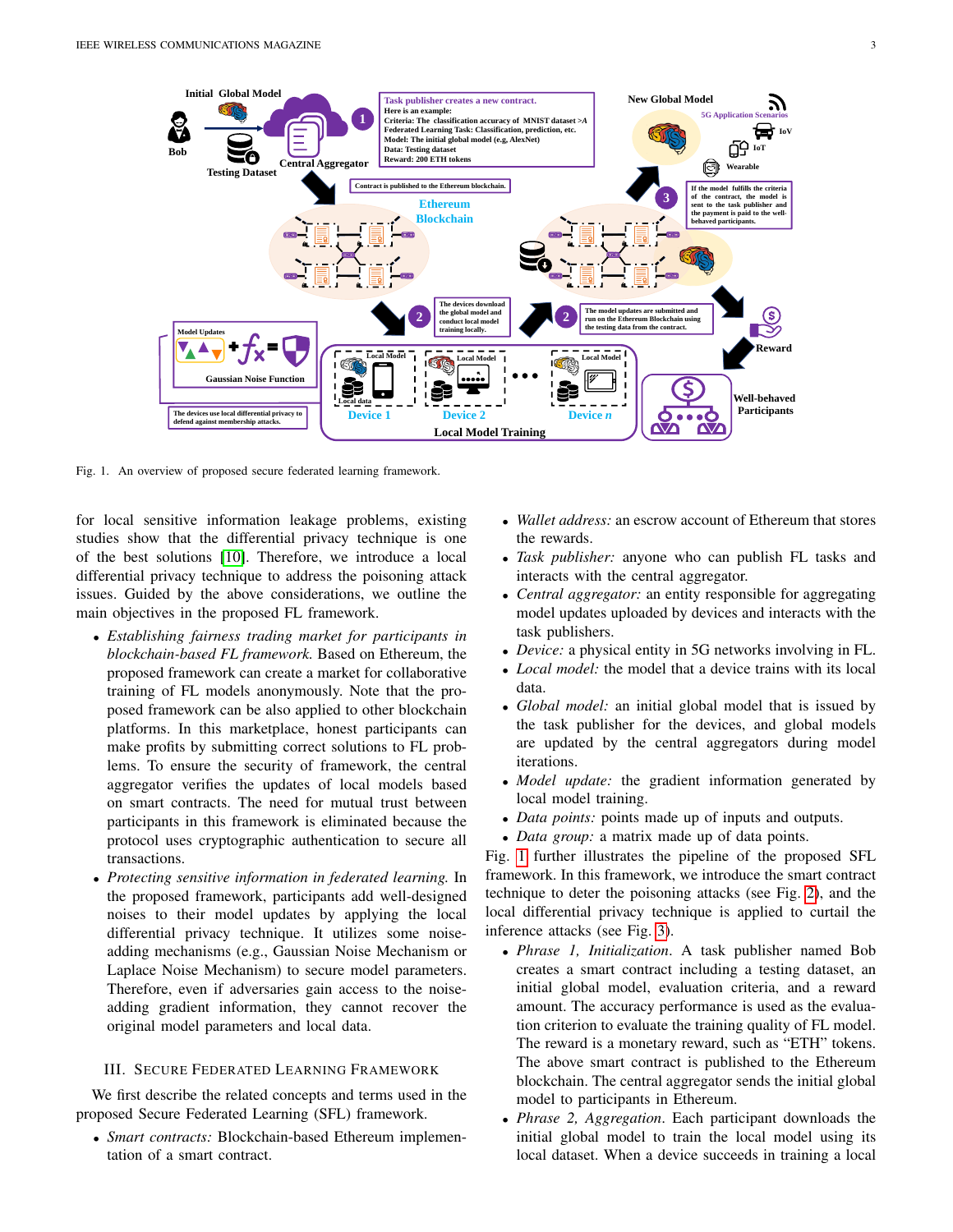model, it submits its local model updates to the Ethereum blockchain. All the Ethereum blockchain miners use the evaluation function in the smart contracts to evaluate all uploaded model updates and generate an average value of model quality for each uploaded model. We note that, similar to reference [\[6\]](#page-7-0), a federated averaging algorithm (i.e., average aggregation) is used in the proposed framework. Participants use a differential privacy technique to add well-designed noise to the uploaded model updates. The high-quality (i.e., high accuracy) model updates with larger values (e.g., if it is larger than a given threshold determined by task publishers) will be sent to the central aggregator.

• *Phrase 3, Update*. The task publisher gets the current global model from the central aggregator, and then prepares for the next round of iterative training.

The proposed SFL framework allows participants in the blockchain to implement local model training for rewards in a trustless manner. Moreover, the participants will be rewarded by the efforts of their high accuracy model updates for FL tasks. As presented in Fig. [2,](#page-4-0) the detailed steps of the phases mentioned above are described as follows.

#### *A. Initialization Phase*

Step 1: The task publisher creates a smart contract with the following operations.

- The initialization function init() is called to initialize SFL framwork.
- The number of iterations is based on the size of the blocks.
- The task publisher hashes the testing dataset into the hashed data groups using a certain hash function.

Step 2: The task publisher hashes the indices of the data groups and sends this hashed result as the seed of random numbers to the central aggregator. The task publisher stores the reward in an encrypted address. Next, the central aggregator calls the init() function to initialize SFL framework.

Step 3: The central aggregator verifies the testing data with the hash value previously provided for the data groups and writes the testing data groups and the random numbers into the smart contracts. The devices in 5G networks call the get\_global\_model() and get\_FL\_task() functions to receive the global model and FL task sent by the central aggregator, respectively.

At this point, the smart contracts initialization in SFL framework has been completed. Devices can begin to train their local models for a particular FL task.

#### *B. Aggregation Phase*

Step 1: *Local model training*. In this step, each device calls the local model training() function to use its local data to train the local model. Without loss of generality, it is assumed that D-SGD algorithm [\[13\]](#page-7-7) is used to update the local model updates.

Step 2: *Noise Addition.* As shown in Fig. [3,](#page-4-1) each device uses Gaussian Noise Mechanism (GNM) to add noise on the local model updates prior to submission to the central aggregator. To defend against membership inference attacks, each device  $d_i$  first perturbs its model updates  $u_i$  using a randomized perturbation function  $f$  based on GNM. Next,  $d_i$ sends the perturbed model updates  $u'_{i}$  to the aggregator instead of its original model updates  $u_i$ . To achieve this goal, we require that the function f satisfies the requirement of  $(\varepsilon, \delta)$ local differential privacy (( $\varepsilon$ ,  $\delta$ )-LDP) [\[10\]](#page-7-4), where  $\varepsilon > 0$  is a privacy parameter to make a tradeoff between the security and the availability, and  $\delta$  is defined as the probability that plain  $\varepsilon$ -LDP is broken.  $f(u')$  is denoted as a fixed-scale Gaussian noise added to  $f(u)$ , and the sensitivity S is defined as the maximum absolute distance between  $f(u)$  and  $f(u')$ . A device calls the add noise() function which combines the above  $(\varepsilon, \delta)$ -LDP method and D-SGD algorithm to improve the privacy of FL. Meanwhile, the add\_noise() function contains two main operations:

- Local Update. Let  $D$  be the total number of devices participate in FL. In each iteration, each device calls the local\_model\_training() function to compute its local model update. After executing of this function, a device k obtains its local models  $\{\omega^k\}_{k=0}^D$ .
- GNM Implementation. Each device can enforce a certain sensitivity by using scaled versions  $\Delta \bar{\omega}^k$  instead of the true updates, where  $\forall k, \ ||\Delta \bar{\omega}^k||_2 < S$ . Dividing the GNM's output by  $D$  yields an approximation to the real average of all device updates, while preventing the leakage of crucial information about an individual, as shown in Fig. [3.](#page-4-1)

Each device executes the submit\_model\_update() function to submit its model update with both the noise-adding gradient information and the payee address for the task publisher.

Step 3: *Evaluation.* The central aggregator can evaluate a single local model by the following operations.

• The central aggregator calls the disclosure\_test\_data() function that applies the testing dataset for local model evaluation. If the central aggregator fails to calls the disclosure\_test\_data() function, the central aggregator uses its training dataset to evaluate the local model.

At this point, we note that once the evaluation begins to perform in the central aggregator, it no longer accepts model updates from devices. The central aggregator calls the evaluate local model() function to select the qualified devices whose model updates meet the evaluation criteria. It supports the central aggregator to observe the model aggregation results of each round before deciding whether to stop training, thereby reducing the consumption of computing resources and gas. Next, the central aggregator calls the aggregate\_model\_update() function to aggregate all local model parameters in the qualified devices to update the current global model. A new global model  $\omega_{t+1}$  is allocated by adding this approximation to the current glocal model  $\omega_t$  (see Fig. [2\)](#page-4-0). Finally, the central aggregator calls the evaluate model() function to evaluate the updated global model and send the results to the task publisher to complete the current iteration.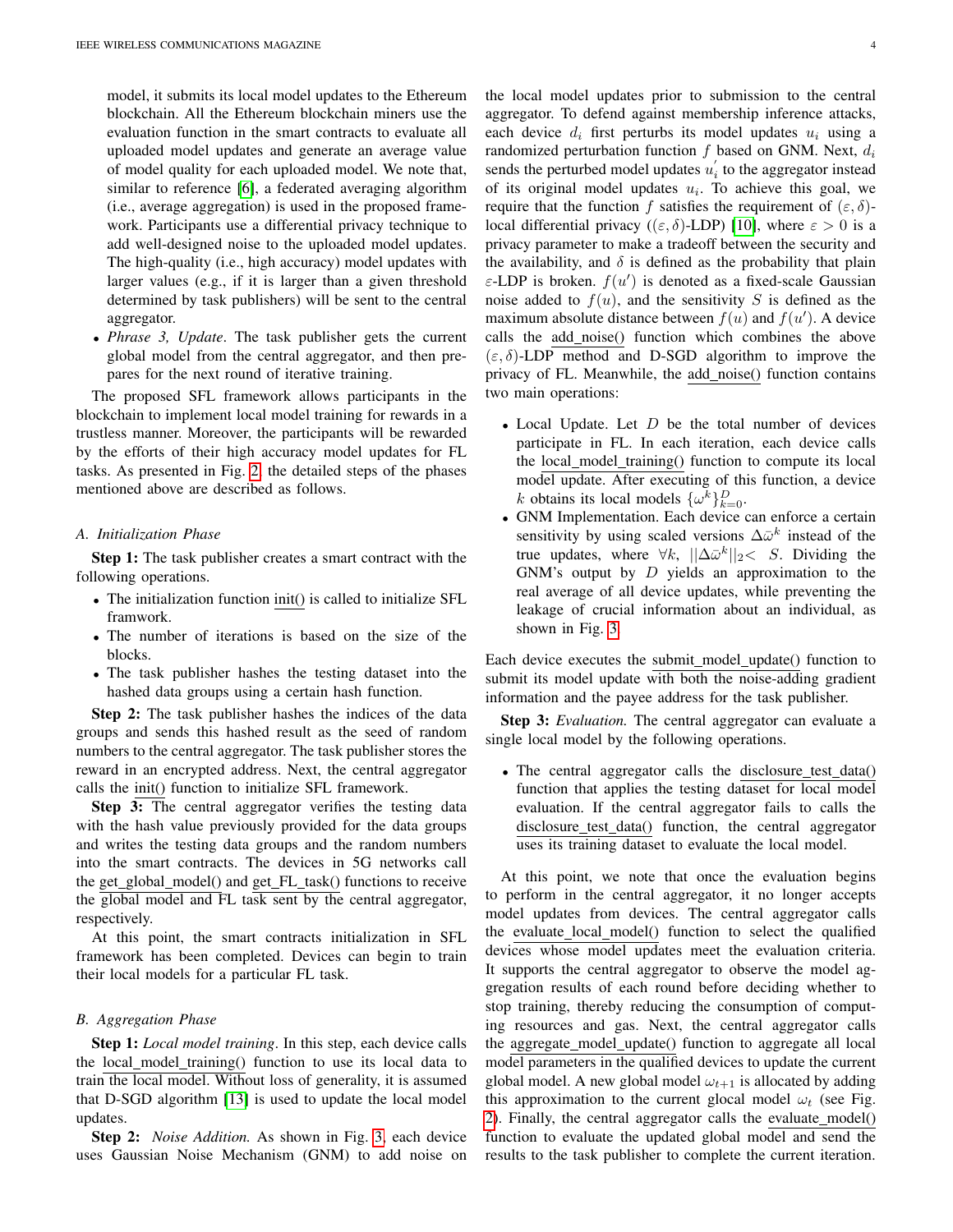

<span id="page-4-0"></span>Fig. 2. The workflow in proposed secure federated learning framework.

#### *C. Update Phase*

After the convergence of the global model update or the number of iterations reaches the upper limit, the qualified device calls the finalize\_contract() function to obtain a reward from the Ethereum blockchain. The central aggregator calls the post evaluation() function post the results of this FL task. Finally, the task publisher obtains a new better global model.



<span id="page-4-1"></span>Fig. 3. Illustration of three steps of aggregation phase: (1) Each device performs local model training and prepares to submit its local model update, (2) Each device uses the differential privacy technique to add Gaussian Noise on the local model update, (3) Each device executes the submit\_model\_update() function to submit the model update.

#### IV. SOLUTIONS TO POTENTIAL ISSUES

Trust and fairness are critical to any marketplaces, which make it paramount to design a FL framework where no user can cheat or gain an advantage over other users. Therefore, we further present the following solutions to potential issues related to the proposed framework.

#### *A. Overfitting Problems*

Overfitting is one of the most common problems in machine learning. It reduces the generalization ability of machine learning models. Our proposed framework is not immune since overfitting problems could occur when (i) the local training data contains additional noises; (ii) the local training data is insufficient; (iii) the local model is over-trained; (iv) the task publisher releases the testing dataset in advance.

For problems (i), (ii), (iii), the central aggregator can call the evaluate local model() function based on the testing dataset to solve. For problem (iv), the task publisher and the central aggregator should keep the testing dataset unreleased during the model update phase.

#### *B. Gas Costs Problems*

Participants are compensated for the costs of executing transactions in the blockchain. These costs are called "gas" [\[11\]](#page-7-5) in the Ethereum blockchain. To avoid missing the mining block tasks, participants set the limit of gas themselves. Therefore, the upper limit of the gas in SFL framework will result in many devices missing the evaluation of the central aggregator. It means that the smart contracts would never be finalized [\[15\]](#page-7-9).

To solve this problem, we perform the following two steps: (i) We allow participants to call evaluation functions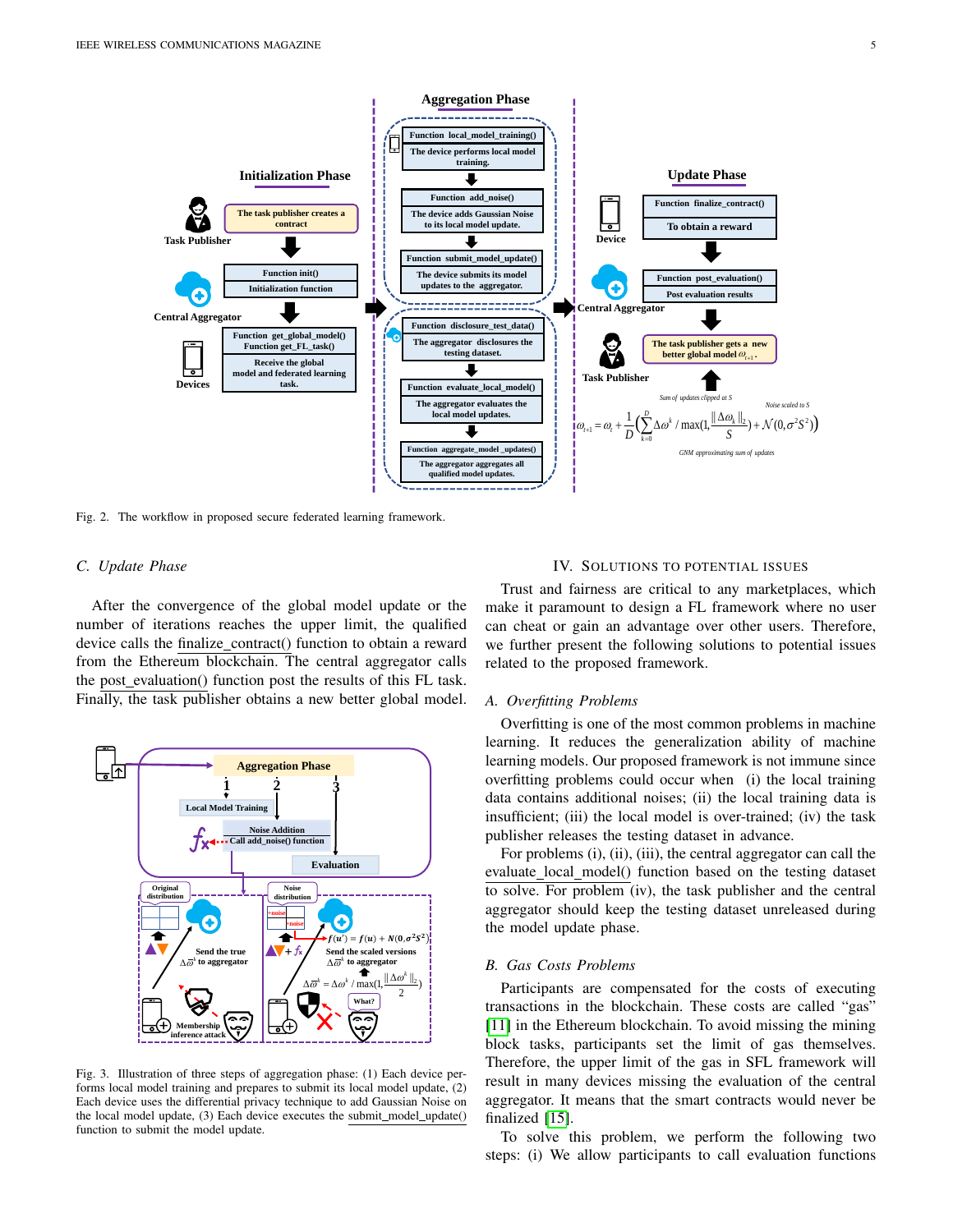locally for evaluating their models. This approach reduces the computation required to evaluate the model, thus avoiding the problem of insufficient gas costs. (ii) The accuracy of the model needed for the device to receive rewards is announced in real-time. Therefore, the device can decide whether to submit a model update based on its local model evaluation result.

#### V. PERFORMANCE EVALUATION AND ANALYSIS

### *A. Experiment Setting*

To evaluate the performance of the proposed SFL framework, we use Google Tensorflow for the simulation experiments on MNIST dataset and CIFAR-10 dataset, respectively. Without loss of generality, we assume that the task publisher releases the classification tasks on MNIST and CIFAR-10, respectively. For the two tasks, the participants work together to train the FL model, i.e., AlexNet.<sup>[6](#page-5-0)</sup>

The size of participant set  $P \in \{10, 100, 200, 300\}$ . It is assumed that  $P$  contains 20% malicious participants that launched a poisoning attack, 20% unreliable participants with low-quality data, and 60% well-behaved participants. The training set of well-behaved participants are randomly selected by a uniform distribution of 10 categories. It is assumed that malicious participants mislead the training model by modifying the labels of the training samples to carry out a poisoning attack. We use  $\lambda$  as the percentage of the modified labels that indicate the strength of poisoning attack, where  $\lambda$ in the experiments is set as 5%, 10%, 15%, 20%, respectively. The Earth Mover's Distance (EMD) represents the probability distance between a participant's data distribution and the actual distribution for the whole population, which is used as a metric to measure training data quality of the unreliable participants [\[7\]](#page-7-1).

We deploy the proposed SFL framework on the Ethereum blockchain. Further, each participant applies D-SGD algorithm to update model parameters iteratively. In the experiments, mini-batch size  $m = 128$ , learning rate  $\alpha = 0.0001$ , and dropout rate  $= 0.5$ . Like in [\[10\]](#page-7-4), we adopt a privacy budget of  $\varepsilon = 8$ ,  $\delta = \{e^{-1}, e^{-3}, e^{-5}, e^{-6}\}\$  to apply the  $(\varepsilon, \delta)$ -LDP method, where  $\delta$  is the acceptable probability when the differential privacy is unbroken [\[13\]](#page-7-7).

#### *B. Performance Analysis*

Fig. [4](#page-5-1) illustrates the accuracy performances of AlexNet model with different  $\lambda$  and EMDs on MNIST dataset and CIFAR-10 dataset, respectively, when  $P = 100$ . It means that the three factors  $\lambda$ , EMD, and the number of attackers influence the accuracy performances. The increase in the accuracy of the model is accompanied by a decrease in any one of the above factors. The results show that the proposed framework can deter poisoning attacks. Specifically, as the attack intensity increases, the accuracy of the proposed framework remains unchanged. As shown in Fig. [4\(b\),](#page-5-2) for example, the learning accuracy is 65.2% for CIFAR-10 classification task with 20% malicious participants exhibiting the strongest

<span id="page-5-0"></span><sup>6</sup>[http://papers.nips.cc/paper/4824-imagenet-classification-with-deep](http://papers.nips.cc/paper/4824-imagenet-classification-with-deep-convolutional-neural-networks)[convolutional-neural-networks](http://papers.nips.cc/paper/4824-imagenet-classification-with-deep-convolutional-neural-networks)

poisoning attack on the AlexNet model (i.e.,  $\lambda = 20\%$ , EMD  $= 1.5$ ). The central aggregator without defensive measures aggregates a large number of low-quality model updates as the attack intensity increases, thereby reducing the accuracy of the model. It implies that AlexNet model in FL fails to perform image classification tasks under the poisoning attacks.

<span id="page-5-3"></span>

<span id="page-5-2"></span><span id="page-5-1"></span>Fig. 4. The accuracy performances with respect to  $\lambda$  and EMD on the datasets: (a) MNIST; (b) CIFAR-10.

Meanwhile, the well-behaved participants call the add noise() function to add noises to the gradient information, resulting in the loss of the model accuracy. So, these wellbehaved participants may be misidentified as malicious participants because they degrade the accuracy performance of the model. To avoid the confusion of these well-behaved participants, there is a need to distinguish them from malicious participants in the proposed SFL framework. Fig. [5](#page-6-5) presents the highest accuracy (HA), minimum accuracy (MA), and average accuracy (AA) by 10 simulations on MNIST dataset and CIFAR-10 dataset, respectively. We adopt AA as the evaluation criteria to determine malicious participants in a FL task. For example, as presented in Fig. [5\(a\),](#page-6-6) when  $P = 100$ , the lowest  $AA$  is obtained as  $90.32\%$  that is the same as the accuracy of model in Fig. [4\(a\)](#page-5-3) with  $\lambda = 5$  and EMD  $= 1.5$ . Here, AA (i.e.,  $\lambda = 5$ , EMD  $= 1.5$ ) can be used as the threshold to determine malicious participants. The central aggregator calls the evaluate\_local\_model() function on the testing dataset to evaluate the local model uploaded by the participants. If the result of the above function is lower than AA, a reward will not be paid to the participant who may be a malicious participant. If not, the participant calls the finalize\_contract() function to get a reward.

For Fig. [5,](#page-6-5) we compare the accuracy of the proposed framework with that of a typical FL framework (i.e., non-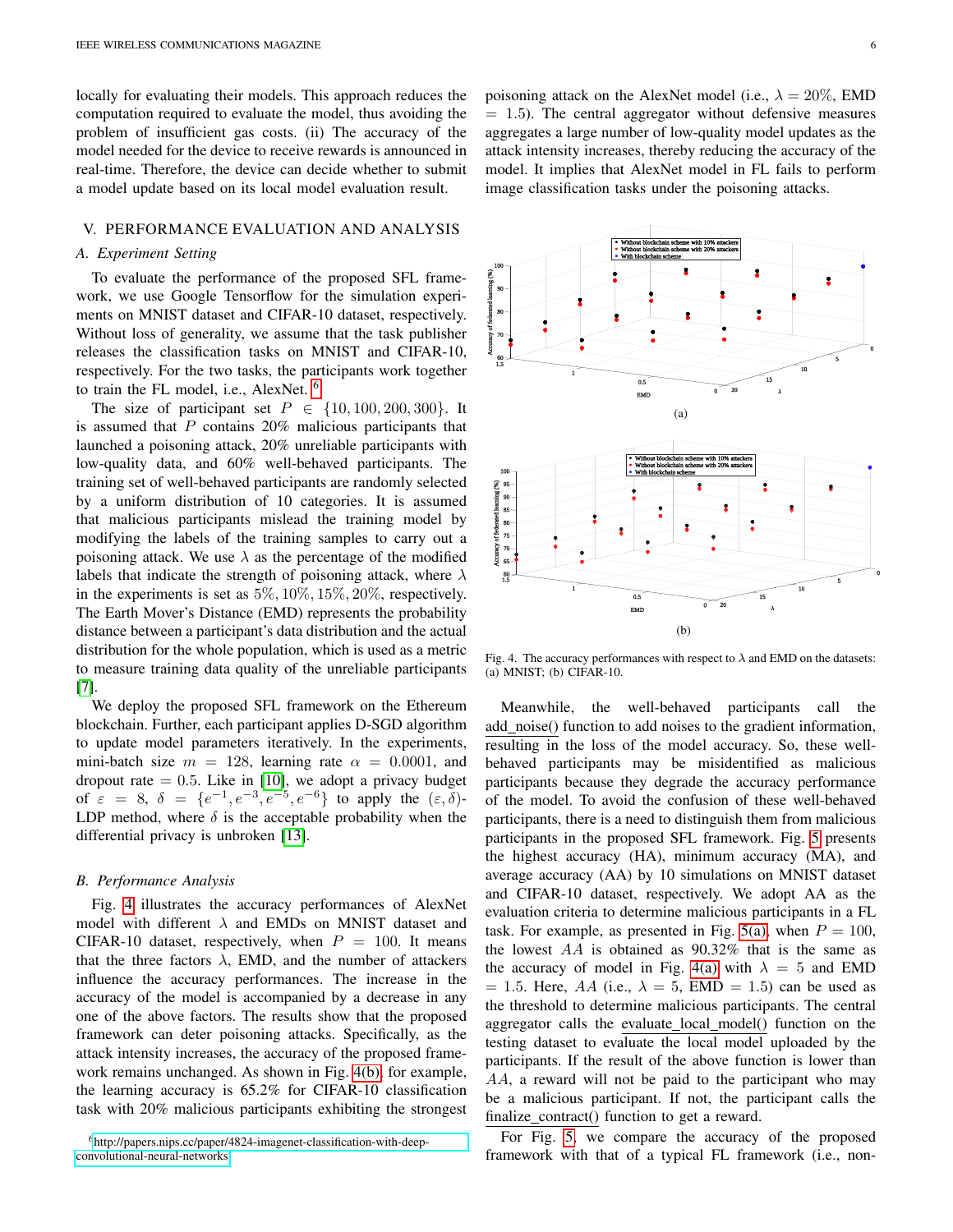<span id="page-6-6"></span>

<span id="page-6-5"></span>Fig. 5. The accuracy performances with respect to  $P$ ,  $\varepsilon$ , and  $\delta$  on the datasets: (a) MNIST; (b) CIFAR-10

differentially private (Non-DP) model) at different defense strengths of inference attacks. Numerical results show a tradeoff between the protection from inference attacks and the accuracy of the model. Specifically, the accuracies of Non-DP model are 99.21% and 93.72% on MNIST and CIFAR-10 datasets, respectively. When  $\delta = e^{-6}$ ,  $P = 300$ , Fig. [5](#page-6-5) illustrates that the accuracy of the proposed framework is close to that of the scheme without defensive measures, which indicates that the local differential privacy mechanism prevents inference attacks while sacrificing some accuracy. Besides, the central aggregator uses a batch average aggregation mechanism (see Fig. [2\)](#page-4-0) to mitigate the influence of noises on the accuracy of the model. Therefore, within a threshold of a certain number of participants (i.e., in this study, the threshold is set as 300), the more participants involved in the FL, the better performance achieved.

# VI. CONCLUSIONS AND FUTURE DIRECTIONS

In this article, we addressed data privacy leakage issues related to ensuring secure FL in 5G networks. We proposed a blockchain-based framework to defend against poisoning attacks. In the proposed framework, a market is created to

trade model updates based on smart contracts in blockchain to validate the model updates against poisoning attacks automatically. Additionally, we introduce the local differential privacy technique in smart contracts to prevent the membership inference attacks. Specifically, we add well-designed Gaussian noises to the model updates uploaded by the participants to defend against membership inference attacks. We validate our proposed security framework on two datasets, which yielded secure FL to 5G networks. The study has several open questions that need to be further investigated. First, because the federated averaging algorithm is used to aggregate the model updates, we encounter unfair usage to certain devices. Second, efficiency issues arise since the use of deep learning algorithms increases the computational demands of the proposed system. Third, the more participants in the proposed framework, the greater the communication overhead, which in turn reduces the accuracy of FL. These are among the many issues that need to be addressed in the road to fair and efficient blockchain-based FL frameworks of the future.

#### ACKNOWLEDGMENT

This work is supported in part by the Science and Technology Project of State Grid Corporation of China (Grant No. SGHL0000DKJS1900883), in part by AMI acknowledges funding from the Prince Sattam Bin Abdulaziz University, Saudi Arabia via the Deanship for Scientific Research funding for the Advanced Computational Intelligence & Intelligent Systems Engineering (ACIISE) Research Group Project Number 2019/01/9862, in part by the National Research Foundation (NRF), Singapore, Singapore Energy Market Authority (EMA), Energy Resilience, NRF2017EWT-EP003-041, Singapore NRF2015-NRF-ISF001-2277, Singapore NRF National Satellite of Excellence, Design Science and Technology for Secure Critical Infrastructure NSoE DeST-SCI2019- 0007, A\*STAR-NTU-SUTD Joint Research Grant on Artificial Intelligence for the Future of Manufacturing RGANS1906, WASP/NTU M4082187 (4080), Singapore MOE Tier 2 MOE2014-T2-2-015 ARC4/15, and MOE Tier 1 2017-T1- 002-007 RG122/17.

#### **REFERENCES**

- <span id="page-6-0"></span>[1] T. Alexander, W. Mazurczyk, A. Mishra, and A. Perotti, "Mobile communications and networks," *IEEE Communications Magazine*, vol. 57, no. 4, pp. 94–94, April 2019.
- <span id="page-6-1"></span>[2] A. A. A. EL-Latif, B. Abd-El-Atty, S. E. Venegas-Andraca, and W. Mazurczyk, "Efficient quantum-based security protocols for information sharing and data protection in 5g networks," *Future Generation Computer Systems*, in press, 2019.
- <span id="page-6-2"></span>[3] J. Cosmas, B. Meunier, K. Ali, N. Jawad, M. Salih, Y. Zhang, Z. Hadad, B. Globen, H. Gokmen, S. Malkos, M. Cakan, H. Koumaras, A. Kourtis, C. Sakkas, D. Negru, M. Lacaud, M. Ran, E. Ran, J. Garcia, W. Li, L. Huang, R. Zetik, K. Cabaj, W. Mazurczyk, X. Zhang, and A. Kapovits, "A 5g radio-light sdn architecture for wireless and mobile network access in buildings," in *2018 IEEE 5G World Forum (5GWF)*, July 2018, pp. 135–140.
- <span id="page-6-3"></span>[4] K. Fan, Y. Ren, Y. Wang, H. Li, and Y. Yang, "Blockchain-based efficient privacy preserving and data sharing scheme of content-centric network in 5g," *IET Communications*, vol. 12, no. 5, pp. 527–532, 2017.
- <span id="page-6-4"></span>[5] K. Cabaj, M. Gregorczyk, W. Mazurczyk, P. Nowakowski, and P. Żórawski, "Sdn-based mitigation of scanning attacks for the 5g internet of radio light system," in *Proceedings of the 13th International Conference on Availability, Reliability and Security*, ser. ARES 2018. New York, NY, USA: ACM, 2018, pp. 49:1–49:10. [Online]. Available: <http://doi.acm.org/10.1145/3230833.3233248>